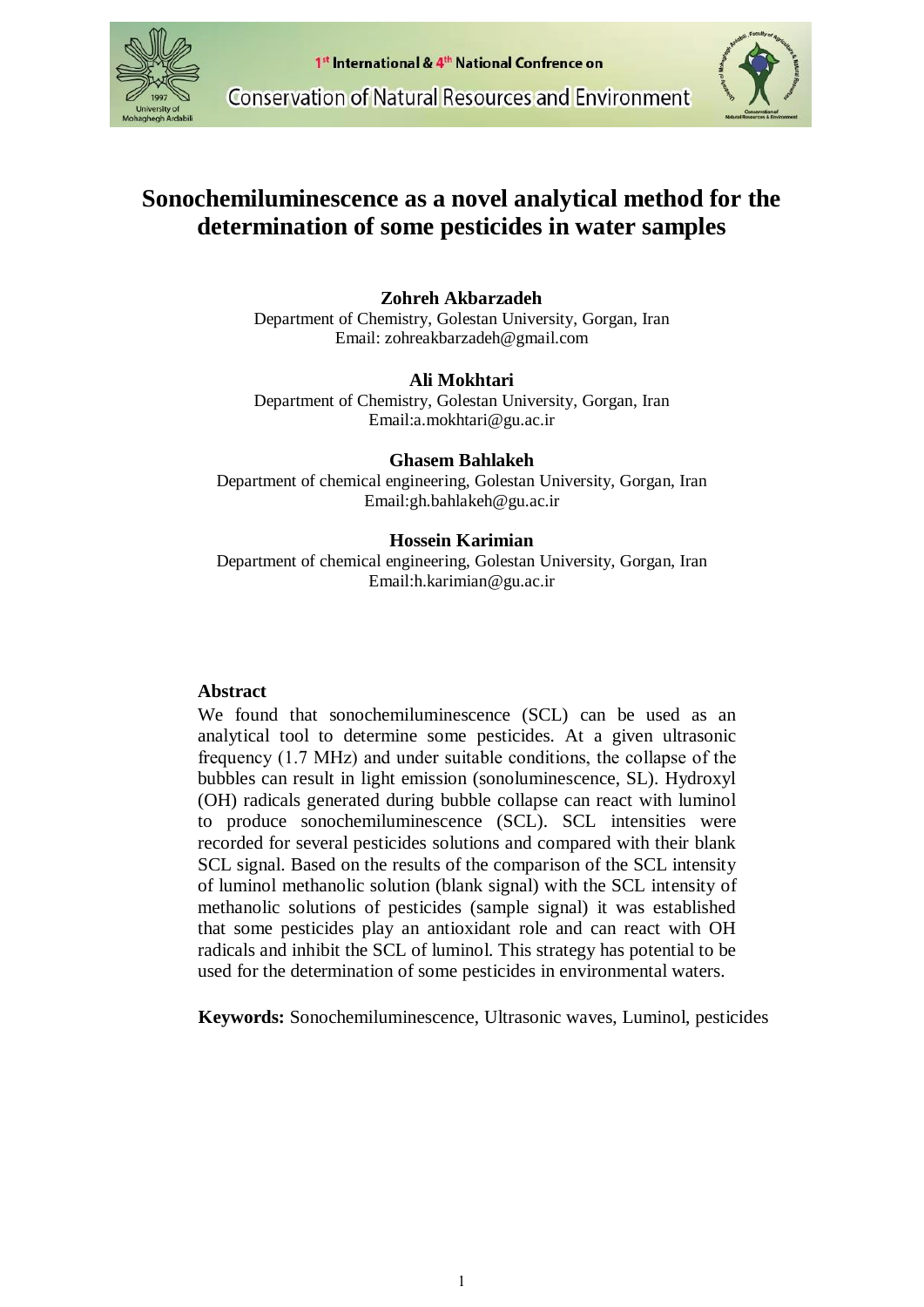



**Conservation of Natural Resources and Environment** 



# **Introduction**

Due to lack of state of the art instruments and lack of regular monitoring [\(Otieno,](#page-4-0) Owuor et al. 2013), it is not possible to completely treat wastewater and prevent the endocrine disruptive compounds (EDCs) passage through wastewater treatment plants into the environment. These flaws allow the harmful compounds to re-circulate in clean water sources, thus, they can reach living organisms [\(Fent,](#page-3-0)  [Weston](#page-3-0) et al. 2006). Each of these EDCs have different and harmful effects on living organisms. Triazole fungicide is one of the most important and widely used fungicide, acting by inhibiting fungal ergosterol biosynthesis [\(Pederson](#page-4-1) 2007). Penconazole(Fig.1) is a typical triazole fungicide, and it is commonly used in agricultural, horticultural, and forestry industries [\(Kenyon,](#page-4-2) Dixon et al. 1997). In agriculture, it is widely used on grape, apple, vegetables and tea plants to control powdery mildew [\(Pose-Juan, Rial-Otero](#page-4-3) et al. 2010). The maximum residue limits (MRLs)(European Food Safety Authority, 2018; Institute for the Control of Agrochemicals, Ministry of Agriculture, 2018; Chinese Ministry of Agriculture, 2018) for penconazole in agricultural products in China range from 0.01 mg  $kg^{-1}$  to 0.5 mg  $kg^{-1}$ . It is a highly toxic compound and especially harmful for unborn children according to some studies presented in literature (Polledri, [Mercadante](#page-4-4) et al. 2018). Thus, residue of penconazole in agricultural products and environment should be monitored strictly.

Ultrasonic irradiation of liquids provides a unique chemical environment originating from acoustic cavitation bubbles [\(McMurray](#page-4-5) and Wilson 1999, [Hatanaka,](#page-3-1) Mitome et al. 2002). The extreme conditions in the bubbles can give rise to the phenomenon called sonoluminecence (SL), i.e., the light emission of acoustically driven bubbles, and can lead to the formation of reactive species such as •OH,  $H_{\bullet}$ , and  $H_2O_2$  in aqueous liquids. These species are

capable of inducing secondary oxidation or reduction reactions (Jin, [Kumeta](#page-3-2) et al. 2009). It has been known that an alkaline luminol solution emits light when irradiated with ultrasound of sufficient intensity. The phenomenon is called sonochemiluminescence (SCL), which is believed to occur through an oxidative chemiluminescence (CL) process induced by sonochemically generated •OH. The SCL of luminol has been used to investigate the mechanisms of acoustic cavitation under different sonication

conditions [\(Tuziuti,](#page-4-6) Yasui et al. 2008, Rivas, [Ashokkumar](#page-4-7) et al. 2012) .

Only a limited number of researches have been reported for analytical application of SCL. For example, determination of antioxidant capacity of tea extract and some vegetables has been reported using SCL [\(ZHANG,](#page-4-8) HU et al. 2009, Nie, Chen et al. [2010\)](#page-4-9). Therefore, SCL methods have great potential to be used in analytical chemistry.

The aim of this work is evaluating SCL methods from luminol solutions to determine the amount of pesticides in environmental waters.



**Figure 1. Penconazole chemical structure**

#### **Experimental**

#### *Material and solutions*

All solutions were prepared using deionized water. Luminol and pecticides were purchased from Sigma-Adrich Co. The main solution of Luminol  $(10^{-3} \text{ mol L}^{-1})$  was prepared by transfering 0.0170 g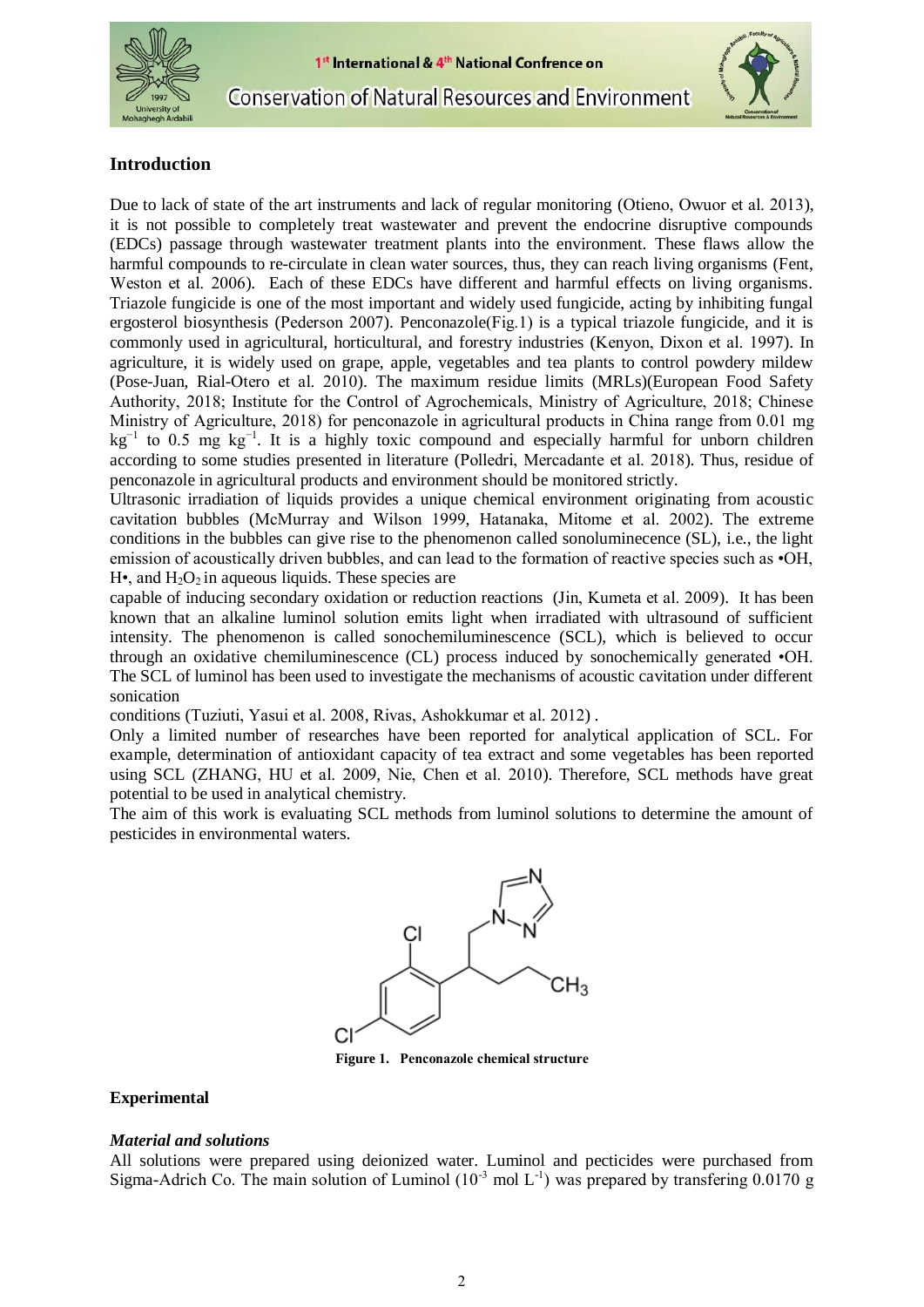



**Conservation of Natural Resources and Environment** 

luminol and 0.106 g of sodium carbonate into a 100.0 mL volumetric flask and diluting with deionized water. pesticide solutions ( $10^{-3}$  mol L<sup>-1</sup>) were prepared with water or methanol in a 25.0 mL volumetric flask.

# *SCL Instrument*

We used a lab-made SCL analyzer. The ultrasonic waves were produced by a piezoelectric device  $(1.7)$ MHz) submerged in a 250 mL water bath and the reaction cell was mounted on it. The light emitted by the SCL reaction was detected with no wavelength discrimination with a head on photomultiplier tube (PMT) located inside a darkroom. Reaction cell was a test tube. The block diagram of the instrument is shown in figure 2.



**Figure 2. Block diagram of Sonochemiluminescence instrument**

#### *2.4 Analytical Procedure*

 First, 3 mL of Luminol solution was transferred into the reaction cell using a calibrated micropipett. Then, the cell was placed at its location in the darkroom in front of photomultiplier tube (PMT). Analytical signal obtaind by appling pulsed voltages on piezoelectric device and injecting four 250 μL aliquots of solvent (blank signal) or pesicide solution with 1 min intervals using a micropipett. The time profile of SCL emission was recorded by a computer. The data information was collected automatically into an Excel file.

## **Result and Discussion**

## *Effect of different pesticedes on SCL signal of luminol*

SCL originates from reaction between OH radicals and luminol molecules. Radical scavengers can react with OH radical and SCL emission will be inhibited in presense of antioxidand chemicals. Some pesticides can react with OH radicals like an antioxidat reagent and inhibit SCL of luminol. In table 1, effect of ome pesticides is shown on the SCL of luminol.

| <b>Pesticides</b>     | S <sub>blank</sub> | <b>S</b> sample | $SBlank - SSample$ | $S_{\text{Blank}} - S_{\text{Sample}}$<br>S <sub>Blank</sub> |
|-----------------------|--------------------|-----------------|--------------------|--------------------------------------------------------------|
| penconazole           | 25552              | 16796           | 8783               | 0.344                                                        |
| Malathion             | 46557              | 42068           | 4489               | 0.096                                                        |
| Imidaclopride         | 53799              | 52707           | 1092               | 0.020                                                        |
| Bentazon              | 55054              | 53984           | 1070               | 0.019                                                        |
| <i>E</i> vperconazole | 9767               | 11289           | $-1522$            | $0.156 -$                                                    |
| Diazinon              | 37801              | 42248           | -4447              | $-0.118$                                                     |

|  |  |  | Table1. Impact of pesticides $10^{-3}$ concentration |
|--|--|--|------------------------------------------------------|
|--|--|--|------------------------------------------------------|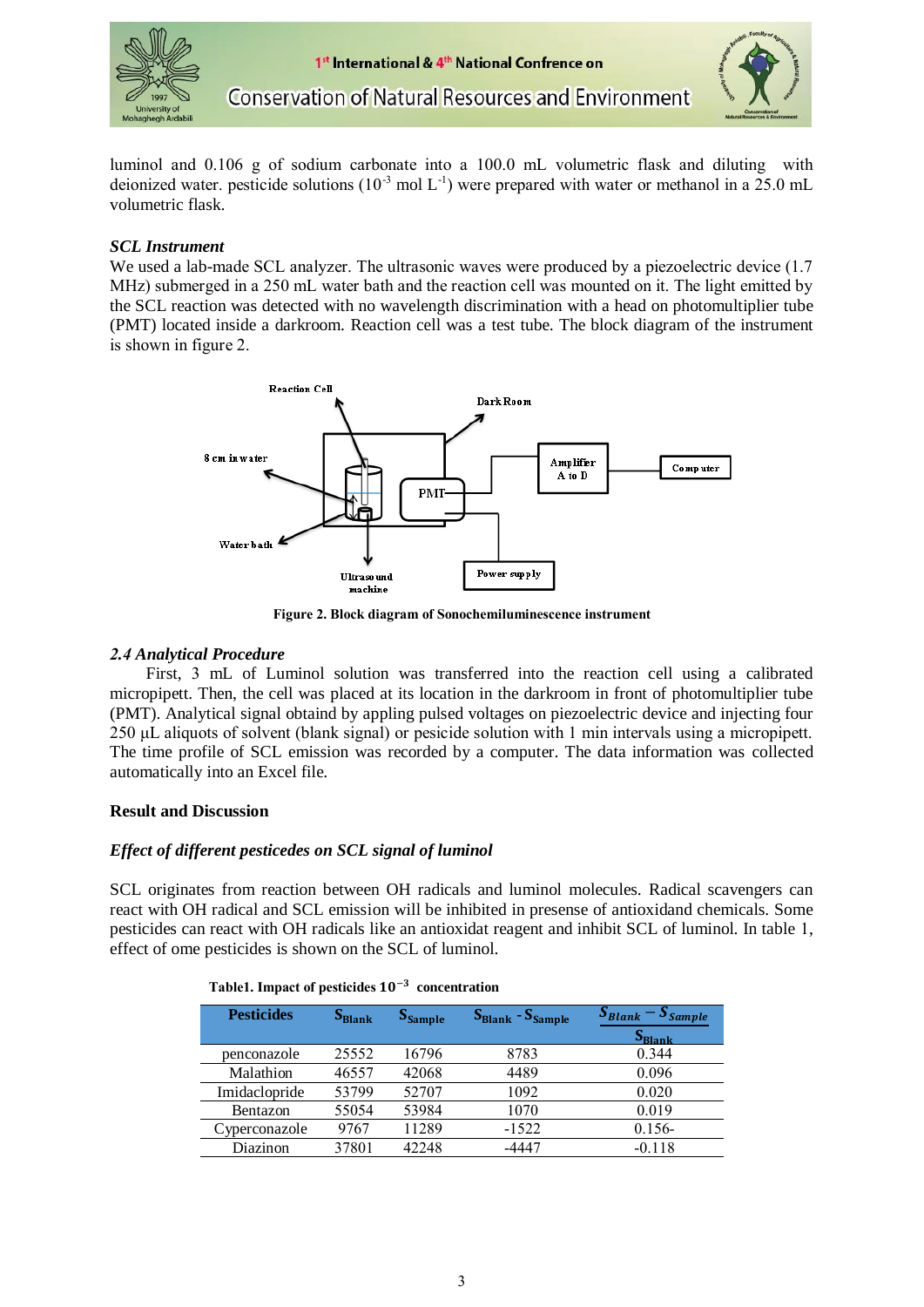

#### *Effect of ultrasonic time on the alalytical signal of penconazole*

In this study, the effect of ultrasonic appling time on the SCL signal of penconazole was studied. Various ultrasonic appling times between 500 and 2000 ms was investigated on the SCL signal. As can be seen in figure 3, the greatest difference between SCL of blank and sample solutions was obtained on 1500 ms.



**Figure 3. effect of ultrasonic irradiation time on the SCL response of penconazole**

**Figure 4 shows the effect of penconazole pesticide on the SCL of luminol at optimum conditions.**



**-3 Figure 4. Effect of penconazole on SCL of luminol. a: Blank. b: Penconazole 1.010**

#### **Conclusions**

SCL is a new and very attractive analytical technique, mostly due to instrument simplicity and wide detection ability. Nowadays, only a few number of researches based on SCL technique have been reported for analysis purposes. Therefore it is interesting to develop new SCL strategies for analytical chemistry applications. Pasticids like penconazole can be determined using this method in enviromental waters.

#### **acknowledgments**

We are grateful to the campus of Golestan University for supporting of this research.

## **References**

<span id="page-3-0"></span>Fent, K., et al. (2006). "Ecotoxicology of human pharmaceuticals." Aquatic Toxicology **76**(2): 122-159.

<span id="page-3-1"></span>Hatanaka, S.-i., et al. (2002). "Single-bubble sonochemiluminescence in aqueous luminol solutions." Journal of the American Chemical Society **124**(35): 10250-10251.

<span id="page-3-2"></span>Jin, J., et al. (2009). "Sensitive detection of hydroxyl radical production in ultrasonic field with an electrochemiluminescence optical sensor." Chemistry letters **38**(3): 292-293.